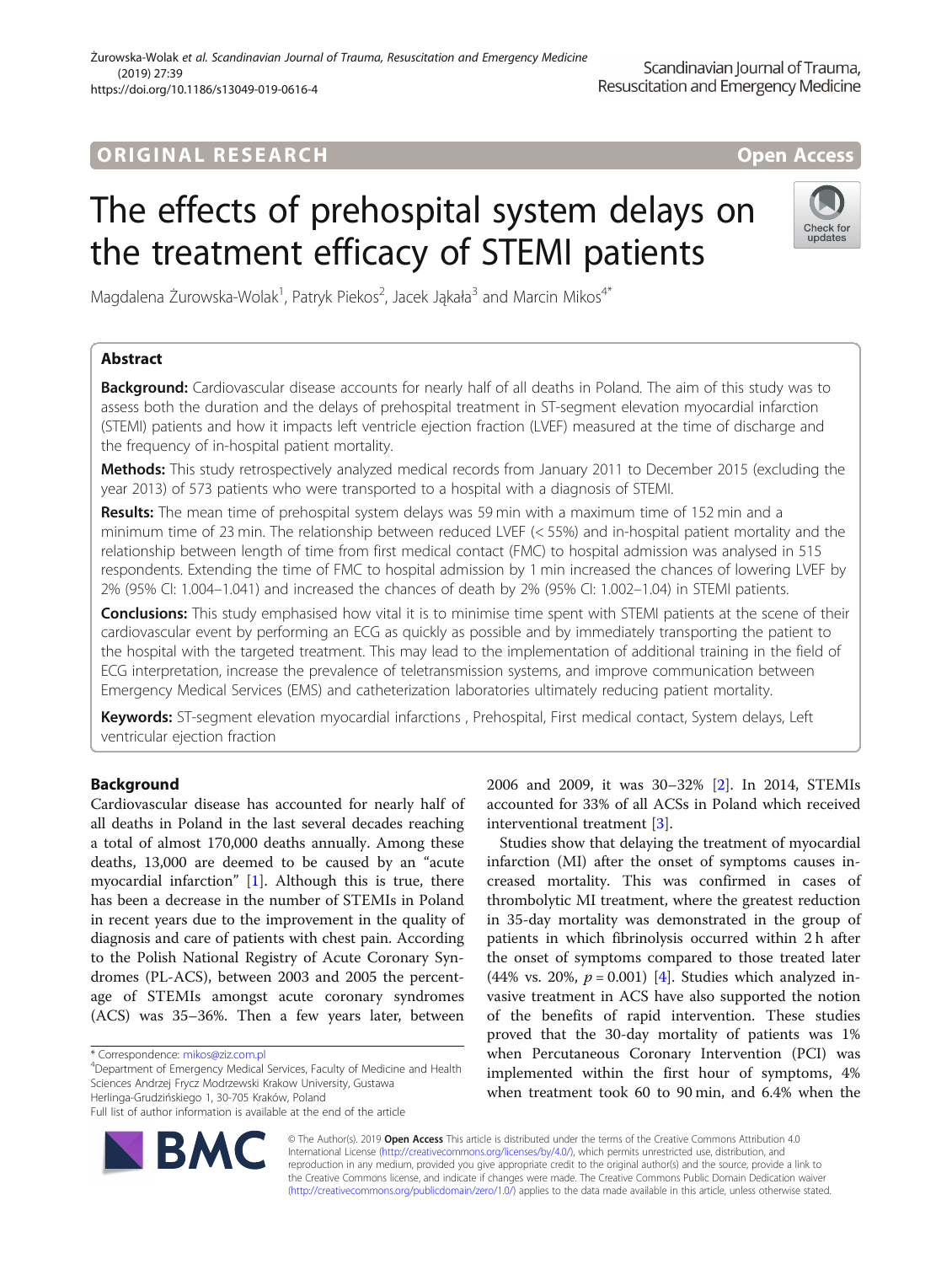time exceeded 90 min [\[5\]](#page-6-0). Additionally, numerous longer observations confirmed this data by showing that every 30 min of delay in treatment resulted in an increase in the risk of death in MI patients by 7.5% annually [\[6](#page-6-0)]. For this reason, in accordance with the recommendations of the European Society of Cardiology (ESC) of 2012 as well as of 2017 [[7,](#page-6-0) [8\]](#page-6-0), all hospitals and EMS participating in the treatment of STEMI patients should record and monitor any delay in treatment and strive to achieve the following goals;

- $\bullet$  the time from the first medical contact (FMC) to the first ECG performed by the EMS should be  $\leq 10$ min in order to quickly diagnose STEMI
- the time from FMC to mechanical reperfusion of the occluded artery should be ≤90 min and in some patients (high-risk patients with a large MI and with symptoms lasting  $<$  2 h) even  $\leq$  60 min.

The aim of this study was to assess both the duration and the delays of prehospital treatment in STEMI patients and how it impacts LVEF measured at the time of discharge and the frequency of in-hospital patient mortality.

### Methods

This study was carried out in a center of interventional cardiology and by six EMS teams in the Cracow agglomeration which transported patients to a 24-h catheterization laboratory. Patients who were delivered to the hospital by EMS from the scene of STEMI onset from January 2011 to December 2015 were included in the study (excluding the year 2013). Only patients who were transported to a hospital with a diagnosis of STEMI (534 patients plus 62 patients who were ultimately diagnosed as STEMI ICD10 code: I21.0, I21 or I21.2) were selected for further analysis. Of these 596 STEMI patients, 573 patients were considered for further analysis.

The analysis of medical records was used as the research method in this study. Hospital documentation which included patient history, diagnostic test results, and a EMS ambulance record was retrospectively analysed. The data obtained in the study was collected and stored using Microsoft Office Excel software. Statistical analysis was performed using the Statistica 10.0 program (StatSoft, Inc. STATISTICA software, version 10.0) and the IBM SPSS Software program version 23. A 5% margin of error and a significance level of  $p < 0.05$  were accepted. A comparison in the distribution of system delay times in terms of qualitative variables was performed using the U Mann-Whitney test and the Kruskall-Wallis test. The relationship between age, distance, and times was examined by the Spearman's rank correlation coefficient.

# Results

This study investigated the duration of system delays in the treatment of STEMI patients. System delays are divided into the patient-dependent, the prehospital, and the in-hospital phases. Patient-dependent delay is the time elapsed from the onset of symptoms to the emergency call whose mean in the this study was 71 (24–202) minutes. The maximum time of patient-dependent delay was 6845 min and a minimum of 1 min. Prehospital system delay is the time that expires after a patient calls for the EMS to their hospital admission. This time is dependent on the ambulance and the mean of this delay was 59 (50–72) minutes with a maximum time of 152 min and minimum time of 23 min. The time from admitting the patient to the hospital to mechanical reperfusion of the occluded artery in the catheterization laboratory (door-to-balloon time) is the in-hospital system delay. The mean of in-hospital time was 35 (28–45) minutes with a maximum time of 333 min and a minimum of 11 min.

In order to quantify and measure prehospital delays, the time of the first emergency call, the time of ambulance arrival, the duration of EMS work at the scene, and finally hospital transportation time must all be included in the calculations (Table 1). The mean time it took the EMS to perform an ECG once they were at the scene was 10 (6–18) minutes with a minimum time of 1 min and a maximum time of 85 min. In 50.3% of cases  $(n = 184)$ , the time of performing an ECG by the EMS was in accordance with the ESC guidelines, which recommend the time from the FMC to ECG to be ≤10 min.

In 91.5% of cases  $(n = 515)$ , the door-to-balloon time was in accordance with the ESC guidelines, which recommend that it should last a maximum of 60 min. As part of the assessment of in-hospital delays, the patients' waiting time for the procedure and the duration of PCI were examined. Delays in the catheterization laboratory are presented in Table [2.](#page-2-0)

The time from the FMC to the mechanical reperfusion of the occluded artery in the catheterization laboratory (contact-to-device time) was then calculated. Total

Table 1 Distribution of Time in System Delays - Prehospital Phase

|          | Prehospital Phase                                    |                                           |                                                  |  |  |  |  |
|----------|------------------------------------------------------|-------------------------------------------|--------------------------------------------------|--|--|--|--|
|          | Time from<br>Emergency<br>Call to FMC<br>$(n = 573)$ | Time Spent<br>at the Scene<br>$(n = 447)$ | Hospital<br>Transport<br>Duration<br>$(n = 447)$ |  |  |  |  |
| me (IQR) | $10(7-13)$<br>minutes                                | 24 (19-30)<br>minutes                     | $22(17-28)$<br>minutes                           |  |  |  |  |
| min      | 1 min                                                | 1 min                                     | 5 min                                            |  |  |  |  |
| max      | $52 \text{ min}$                                     | 71 min                                    | 89 min                                           |  |  |  |  |

me (IQR) interquartile range median, min minimum, max maximum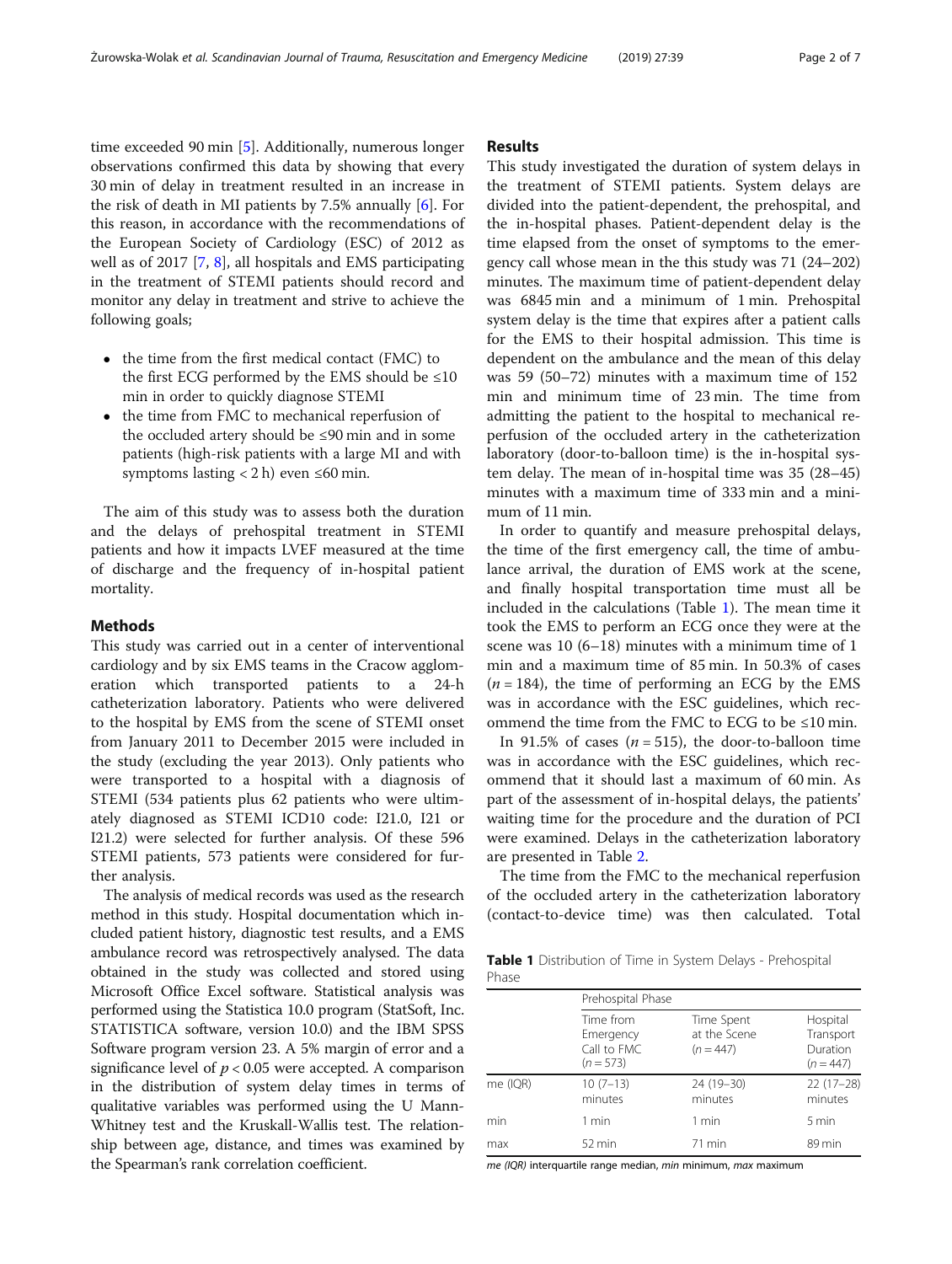|          | Hospital Phase                      |                                    |  |  |  |  |  |  |
|----------|-------------------------------------|------------------------------------|--|--|--|--|--|--|
|          | Time to Coronagraphy<br>$(n = 573)$ | <b>PCI Duration</b><br>$(n = 563)$ |  |  |  |  |  |  |
| me (IQR) | $15(11-21)$ minutes                 | 20 (15-25) minutes                 |  |  |  |  |  |  |
| min      | 1 min                               | 5 min                              |  |  |  |  |  |  |
| max      | 282 min                             | 98 min                             |  |  |  |  |  |  |
|          |                                     |                                    |  |  |  |  |  |  |

<span id="page-2-0"></span>Table 2 Distribution of Time in System Delays - Hospital Phase

me (IOR) interquartile range median, min minimum, max maximum

ischemic time (TIT) which is the time from the onset of pain to PCI was also determined. The mean time of TIT was 170 (125–300) minute with a maximum time of 6968 min and a minimum time of 48 min.

The mean time from FMC (EMS arrival at the site) to PCI was 87 (74–103) minutes with a maximum time of 395 min and a minimum of 38.5 min. The ESC recommendations regarding the time from FMC to mechanical reperfusion of the occluded artery of ≤90 min was met in 55.6% of cases  $(n = 313)$ . However, for 368 patients with symptoms lasting less than 2 h, the contact-to-device recommendation time of ≤60 min was met only in 6.8%  $(n = 25)$ .

# The influence of the duration of prehospital treatment on the value of the maximum left ventricle ejection fraction and in-hospital death

Echocardiography with the assessment of maximal LVEF was performed in 552 patients (96.3%). The comparison between people who had normal maximum LVEF (LVEF ≥55%) and those who had it reduced (LVEF < 55%) are presented in Table 3. There is no difference in the mean age between people with normal maximum LVEF and those with lowered LVEF. The mean distance from the place where the patient was taken to the hospital is higher by 2.2 km in people with LVEF < 55%. The mean time from FMC to handing over the patient to the hospital was significantly longer (by 5 min) in people with reduced ejection fraction. There was no significant

difference in the time from first entering the ambulance to PCI implementation between people with normal and reduced LVEF.

In-hospital deaths, 38 out of 573 patients (6.7%), occurred most frequently in the first day of hospitalization (52.6%). A comparison between people who died in the hospital and those discharged from the hospital is presented in Table [4.](#page-3-0) The average age of patients who died in the hospital was 6.3 years higher than those discharged from the hospital. There was no significant difference in the mean distance from where the patient was first taken to the hospital between those who died and those who had been discharged from the hospital. There was no significant difference in time from the arrival of the ambulance to the site of the event to hospital admission between people who died and those who did not. The mean time from FMC to the mechanical reperfusion of the occluded artery in people who died was significantly longer (by 9 min) than in those patients who were discharged from the hospital.

In the group of patients in whom PCI was performed within 60 min after hospital admission, the influence of prehospital treatment 's duration on the value of the maximum LVEF and in-hospital death was evaluated. Among the 515 respondents meeting this criteria, 432 (83.9%) patients had a reduced maximum LVEF and 38 (6.7%) of the respondents died in the hospital. A one-dimensional model showed that prolonging the time from FMC to patient hospital admission significantly influenced the chance of a reduced LVEF value and in-hospital death. Extending this time by 1 min increased the chances of lowering LVEF by 2% (95% CI: 1.004– 1.041) and increased the chances of death by 2% (95% CI: 1.002–1.04).

Additionally, multivariable regression models were performed for all pre-hospital procedures tested. The results in these models include the administration of antiplatelet/ anticoagulant drugs (heparin, clopidogrel or both) because they have been significantly associated

| Variable                                     | LVEF        | n   | X    | Sd   | me   | <b>IQR</b>   |                    |
|----------------------------------------------|-------------|-----|------|------|------|--------------|--------------------|
| Age [years]                                  | $\geq 55\%$ | 74  | 63.6 | 10.2 |      |              | 0.6 <sup>A</sup>   |
|                                              | $< 55\%$    | 478 | 64.4 | 11.9 |      |              |                    |
| Distance from Hospital [km]                  | $\geq 55\%$ | 74  |      |      | 8.2  | $3.2 - 19.2$ | 0.01 <sup>B</sup>  |
|                                              | $< 55\%$    | 478 |      |      | 11.1 | $5.4 - 23.4$ |                    |
| Time from FMC to Hospital<br>Admission [min] | $\geq 55\%$ | 74  |      |      | 44   | $36 - 54$    | 0.005 <sup>B</sup> |
|                                              | $< 55\%$    | 478 |      |      | 49   | $41 - 61$    |                    |
| Time from FMC to PCI [min]                   | $\geq 55\%$ | 74  |      |      | 84   | $70 - 95$    | $0.076^{B}$        |
|                                              | $< 55\%$    | 478 |      |      | 87   | $75 - 103$   |                    |

Table 3 Comparison of Variables Between Subjects with Normal LVEF (≥55%) and Reduced LVEF(< 55%)

LVEF left ventricular ejection fraction, n sample, x sample mean, Sd standard deviation, me mean, IQR interquartile range, p p value

A - p value from t-Student test

B - p value from U Mann-Whitney test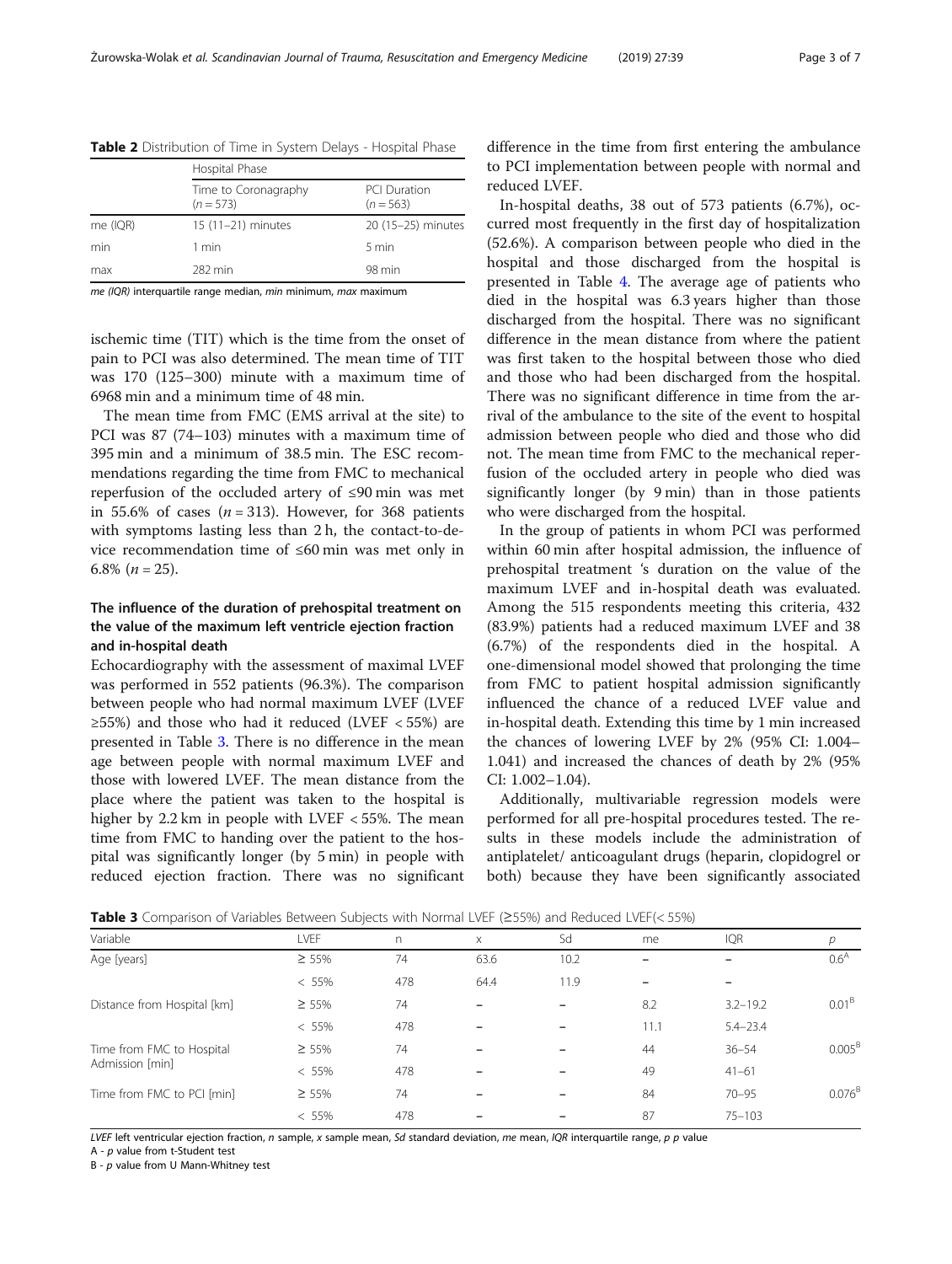| Variable                                     | Death? | $\Gamma$ | $\times$ | Sd   | me    | <b>IQR</b>   | р                  |
|----------------------------------------------|--------|----------|----------|------|-------|--------------|--------------------|
| Age [years]                                  | no     | 535      | 63.9     | 11.6 |       |              | 0.001 <sup>A</sup> |
|                                              | yes    | 38       | 70.3     | 13.9 |       |              |                    |
| Distance from Hospital [km]                  | no     | 535      |          |      | 10.30 | $5.2 - 22.1$ | $0.09^{B}$         |
|                                              | yes    | 38       |          |      | 6.80  | $2.9 - 18.0$ |                    |
| Time from FMC to Hospital<br>Admission [min] | no     | 535      |          |      | 48    | $41 - 60$    | $0.2^B$            |
|                                              | yes    | 38       |          |      | 51.5  | $44 - 62$    |                    |
| Time from FMC to PCI [min]                   | no     | 525      |          |      | 86    | $74 - 101$   | 0.005 <sup>B</sup> |
|                                              | yes    | 34       |          |      | 105   | 79-118.5     |                    |

<span id="page-3-0"></span>Table 4 Comparison of Variables Between Patients Who Died in the Hospital and Those Discharged from the Hospital

LVEF left ventricular ejection fraction,  $n$  sample, x sample mean, Sd standard deviation, me mean, IQR interquartile range,  $p$  p value

A -  $p$  value from t-Student test

B - p value from U Mann-Whitney test

with decreased left ventricular contraction in previously performed multivariable models. After taking into account the influence of age, sex, presence of diabetes, hypertension, hypercholesterolemia, renal failure, shock and the administration of drugs (heparin, clopidogrel), the overall effect the duration of time from FMC to patient hospital admission on LVEF and in-hospital death was decreased and became statistically insignificant (Tables 5 and 6).

# Discussion

The aim of this study was to assess both the duration and the delays of prehospital treatment in STEMI patients and how it impacts LVEF measured at the time of discharge and the frequency of in-hospital patient mortality. Delays in prehospital treatment for patients with an MI consist of patient-dependent delays and system delays. System delays are determined by the ambulance that transports the patient and in part by the hospital that implements the final treatment of PCI. The reduction of the time from the onset of symptoms to reperfusion therapy is a priority in the treatment of patients with MI.

The time after a MI patient comes into contact with health services is the component of time which depends solely on the healthcare system. This time before PCI is influenced by two independent phases which are the pre-hospital phase and catheterization laboratory phase.

Table 5 The Relationship Between the Occurrence of Reduced LVEF and the Time from FMC to Patient Hospital Admission - One-Dimensional and Multivariable Model

|                                                                                                                                                                                                                             | $\bigcap R^a$ | 95% CI |       | ∩R <sup>b</sup> | 95% CI |         |
|-----------------------------------------------------------------------------------------------------------------------------------------------------------------------------------------------------------------------------|---------------|--------|-------|-----------------|--------|---------|
| Time from FMC<br>to Patient Hospital<br>Admission                                                                                                                                                                           | 1 0 2 2       | 1.004  | 1 041 | 1017            | 0.994  | 1 () 42 |
| OR Odds Ratio<br>CL Confidence Interval<br><sup>a</sup> one-dimensional model<br>$b$ multivariable model including drugs + age + sex + distance + diabetes +<br>hypertension + hypercholesterolemia + renal failure + shock |               |        |       |                 |        |         |

So far, the health care system has focused on shortening the time from the moment of admitting the patient to the hospital and performing PCI (door-to-balloon time) keeping this as a determinant of good care for a patient with a MI.

Door-to-balloon time did initially compose the majority of the delays seen in patients with a MI. In 27,080 patients analysed in 661 centers in the USA in the years between 1994 and 1998, the mean time from first symptoms to hospital admission was 96 min. While the mean time from hospital admission to PCI (door-to-balloon) was 116 min (IQR 85–163) [\[9](#page-6-0)]. This makes it very clear that reducing door-to-balloon time was the national target for the treatment of heart attacks in the United States. The 2013 American Heart Association (AHA) guidelines recommended keeping this time below 90 min. Furthermore, the 2012 ESC guidelines proposed that hospitals which can perform PCI should seek to reduce door-to-balloon time to ≤60 min. Once these recommendations were put into place, in-hospital delays have been significantly reduced. In the US in 2005, the door-to-balloon mean time was 86 min (IQR 65–109), and in 2011 it dropped to  $63 \text{ min}$  (IQR  $47-80$ ) [[10\]](#page-6-0). In Poland between 2003 and 2006 (from October 2003 to March 2006), the mean time of door-to-balloon was 50 min (IQR 32–85) [\[11](#page-6-0)] and in 2009 it was 25 min (PL-ACS) [\[2](#page-5-0)]. In this study, the mean time of door-to- balloon was 35 (28–45) minutes. This result is in line

Table 6 The Relationship Between the Occurrence of In-Hospital Death and the Time from FMC to Patient Hospital Admission - One-dimensional and Multivariable Model

|                                                                                                                                                              | $OR^a$ | 95% CI           |  | $\bigcap R^{\mathsf{b}}$ | 95% CI |       |  |
|--------------------------------------------------------------------------------------------------------------------------------------------------------------|--------|------------------|--|--------------------------|--------|-------|--|
| Time from FMC<br>to patient hospital<br>admission                                                                                                            | 1.022  | 1.002 1.04 1.005 |  |                          | 0.976  | 1.035 |  |
| OR Odds Ratio<br>CI Confidence Interval<br><sup>a</sup> one-dimensional model<br>$b$ multivariable model including drugs + age + sex + distance + diabetes + |        |                  |  |                          |        |       |  |

hypertension + hypercholesterolemia + renal failure + shock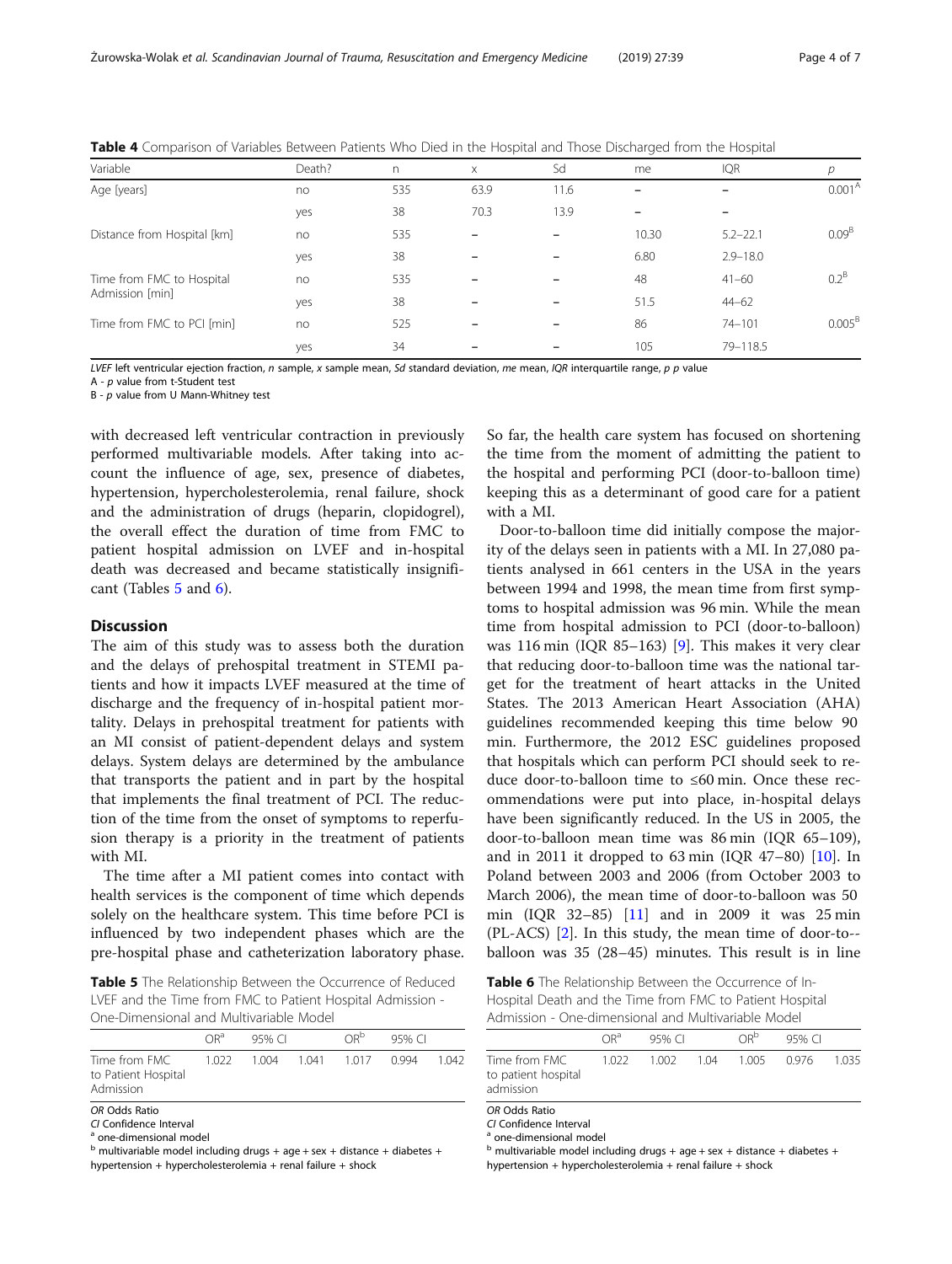with both AHA and European Resuscitation Council recommendations.

When focusing on total time from FMC to PCI, Poland had comparable results to other European nations. According to PL-ACS reports between 2004 and 2007, the mean time from FMC to PCI was 124 min in Poland [\[12](#page-6-0)]. In Germany, the Czech Republic, Croatia, and Lithuania, the time from FMC to PCI was 120 min. The shortest times were reported in Belgium (60 min) and in Sweden (69 min). The longest times reported were in France (170 min) and Serbia (177 min) [\[12](#page-6-0)]. Among 3312 patients with STEMI in Cologne, Germany in the years between 2006 and 2012, the mean time from FMC to PCI was 65 min (IQR 48–91) when the patient was transported directly to the hospital where PCI was performed. This time was 89 min (IQR 72–115) when the patient was brought by ambulance and 107 min (IQR 85–148) when the patient was transported from another hospital [\[13](#page-6-0)]. In Cracow in 2009, the time from FMC to PCI was on average 93 min in patients who were directly transported to the catheterization laboratory. In cases where the patient was transported from hospital emergency departments to catheterization laboratories, the average time was between 175 min (in Cracow) and 193 min (outside of Cracow) [[14](#page-6-0)]. In Warsaw, the mean time of contact-to-device time was 159 min in patients transported from other hospitals. This time decreased to 115 min in patients who were brought directly to the site of PCI after the EMS consulted the catheterization laboratory with ECG teletransmission [[15](#page-6-0)]. In this study, the mean time from FMC to PCI was 87 (74–103) minutes. This evidence makes it clear that correctly transporting patients to the appropriate location is crucial in order to diminish delays. It is worth noting, though, that the time of FMC in other studies was chosen differently. In some studies, FMC was noted at the time of arrival of a medical rescue team at the place of the cardiovascular event [\[16](#page-6-0), [17\]](#page-6-0). In others, FMC was the time the ECG was performed by the EMS [[18](#page-6-0), [19](#page-6-0), [20](#page-6-0)]. Moreover, other studies used the time of the patient's phone call to the EMS as FMC [\[21](#page-6-0)]. Using the time patients called the ambulance as FMC may be unreliable because that phone call would be the only way to assess the patient's condition. In this study, STEMI was confirmed by ECG in patients with a history of chest pain but the exact time of recording was not able to be assessed in 36.1% of cases. For this reason, the decision was made to include the travel time of EMS in the time of FMC. Therefore, the diagnosis of STEMI by ECG is by definition the moment of FMC which is in accordance with the ESC guidelines of 2017. Unification of these definitions could help guide both the monitoring and comparisons made between different centers in the quality of STEMI patient care.

Door-to-balloon time focuses only on the last phase of treatment in STEMI patients. This study proved that with modifications in earlier phases, it is possible to improve the care of STEMI patients. The influence of how fast EMS procedures were performed on STEMI patients on the outcomes of the final treatment was assessed. The one-dimensional model in this study showed that prolonging the time from FMC to patient hospital admission significantly influenced the chance of a reduced LVEF value and in-hospital death, though in the multivariable model this relationship did not maintain its significance. Longer durations of the prehospital phase was directly correlated with greater distances in which some patients had to travel in order to reach the hospital. In this study, patients who had to travel greater distances resulted in the reduction of LVEF in those analyzed patients. Patients who came from greater distances, though, had an unchanged door-to-balloon time as in all those cases the PCI team was notified in advance of the patient's arrival and was adequately prepared.

A review in Denmark with a group of 6209 patients, observed a significant increase in mortality with an increase in system delays times (> 1 h 15.4% vs. 1-2 h 23.3% vs. 2-3 h 30.8%, p > 0.001) [\[22](#page-6-0)]. Also, Koul et al. showed a significant relationship between FMC to PCI delay and one-year mortality in a group of 13,790 patients. In their work, extending system delay time over 1 h resulted in a significant increase in the chance of death by 26% (OR = 1.26, 95% CI: 1.03–1.55). With a delay of more than 2 h, this chance of death was even increased by 51% (95% CI: 1.23–1.86) [\[23](#page-6-0)].

This study, in accordance with others similar works, showed that the duration of system delays, between FMC and PCI, was directly tied to an increased chance in in-hospital patient death. As previously stated, shortening system delays may be achieved by notifying the PCI team in advance. Additionally, other sources note that by omitting the emergency department and directly sending the patient to the invasive cardiology department also shortens system delays [[24\]](#page-6-0).

Focus should be placed on minimizing delays in the prehospital phase as this is the longest delay in the healthcare of STEMI patients as noted in this study and confirmed in others. Literature on this matter notes that the best way to accelerate the diagnosis of STEMI in a patient, consequently shortening system delays, is by performing an ECG faster after FMC. In Germany, the mean time of performing an ECG after FMC was 5 min (IQR 3-10 min) [\[25\]](#page-6-0). Furthermore, it would be beneficial to minimize time spent with the patient at the scene of cardiac event in order to transport the patient to the hospital more quickly where PCI may be performed.

Ultimately, one of the most crucial elements in shortening system delays can be found in ECG interpretation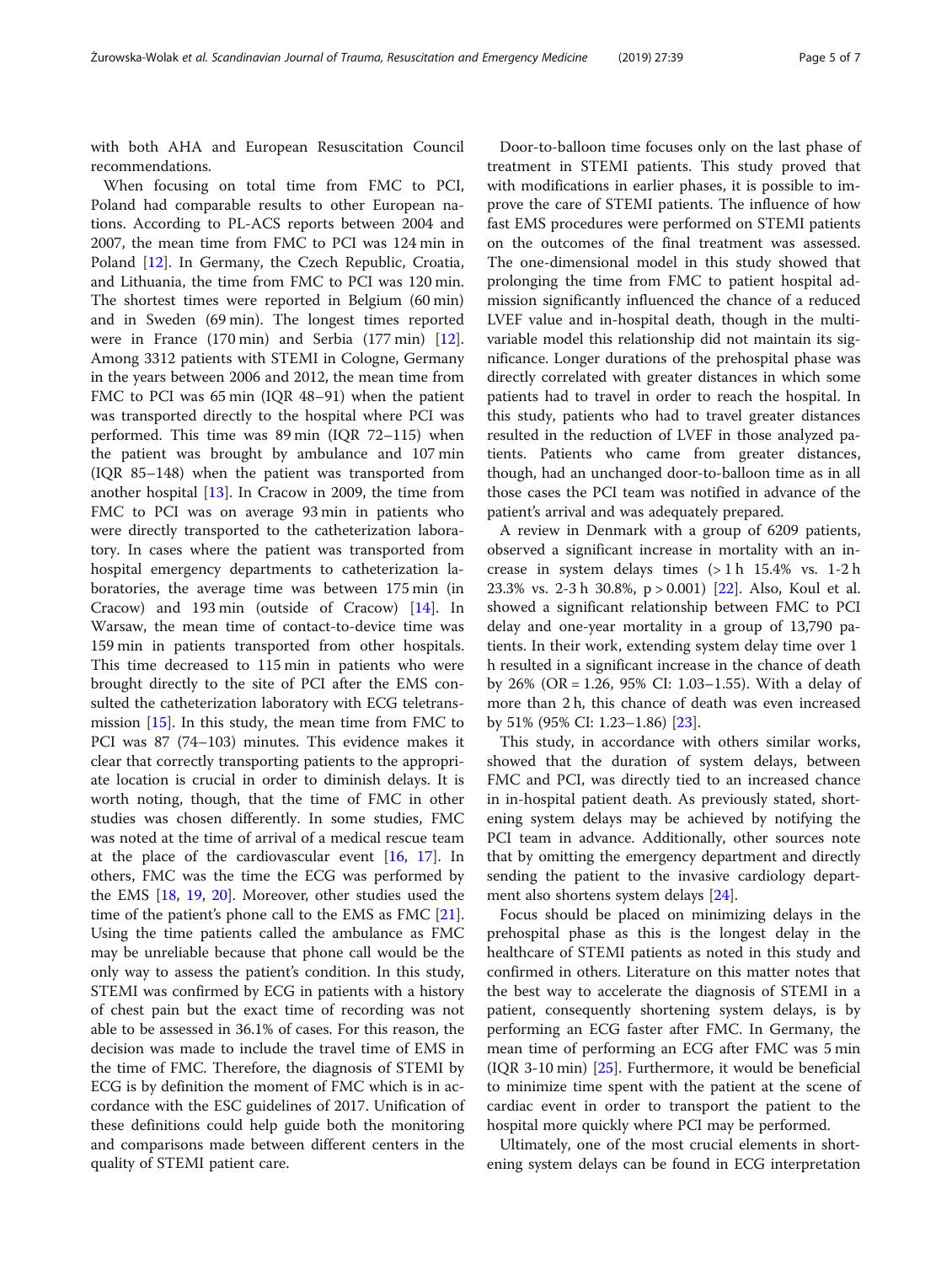<span id="page-5-0"></span>and the physical exam. The ability to assess ECGs by various groups of medical professions has been evaluated in several studies. In one study in a group of paramedics, the correct diagnosis of myocardial infarction ranged from 59 to 94%. In a group of emergency medicine doctors, a correct diagnosis was seen in 77 to 93% of the time, and finally in a group of cardiologists, the correct diagnosis was established in up to 81 to 95% of cases [[26,](#page-6-0) [27](#page-6-0), [28](#page-6-0)]. ECG teletransmission to the catheterization laboratory is a key piece in shortening delays. In Poland, the teletransmission system has been developing since 2001 and is now available in almost 100% of State Emergency Medical Service Ambulances. In Cracow, Poland, it has been accessible since 2013. However, teletransmissioncannot ultimately replace the knowledge and competence of EMS members. This is because there are sometimes situations when either human error, equipment failure, or lack of Global System for Mobile communications may make teletransmission impossible to perform.

Currently, the consensus among medical practitioners is that the preferred method of STEMI treatment is PCI. The European Society of Cardiology guidelines of 2018, however, also addresses the possibility of implementing fibrinolysis by paramedics in pre-hospital conditions in cases of prolonged transport. Fibrinolytics are therefore supplied by ambulances in several European and in Northern American countries [\[29,](#page-6-0) [30](#page-6-0)]. The European Society of Cardiology guidelines of 2018 suggest that in situations when the maximum time from diagnosis of STEMI to primary PCI is above 120 min, fibrinolysis should be considered and, if possible, used in the pre- hospital setting [\[8\]](#page-6-0). Administering such medications shortens the time of opening the occluded artery and is especially useful in rural areas [[31\]](#page-6-0). However, medical emergency personnel in Poland are not legally able to administer fibrinolytics. Poland, though, has a dense network of catheterization laboratories (165 for a population of 38.5 million), and in most cases, the time from diagnosis of STEMI to primary PCI is less than 120 min.

# Conclusions

In conclusion, focusing on the time of FMC with the health care system to the start of reperfusion therapy is important because it takes into account the total time of delays which are modifiable by the health care system. Understanding the weak elements of this "survival chain" may allow for the implementation of appropriate changes which may lead to more improvements in the care of STEMI patients. In this study, the longest system delay was seen in the time of prehospital procedures. After conferring this data with other studies, this study suggests that it is possible for EMS to accelerate the diagnosis of STEMI by performing ECGs faster after

FMC. The goal should be to minimize the time spent with patients at the site of the event and perform an ECG as quickly as possible in order to transport the patient more efficiently to the hospital with the targeted treatment (PCI). This time depends partly on the patient's condition as well as on the distance to the catheterization laboratory. It is therefore important to remind members of the EMS in meetings or in ECG interpretation trainings on the key role time plays while treating patients with STEMI.

#### Abbreviations

ACS: acute coronary syndromes; AHA: American Heart Association; EMS: Emergency Medical Services; ESC: European Society of Cardiology; FMC: first medical contact; LVEF: left ventricle ejection fraction; MI: myocardial infarctio; PCI: Percutaneous Coronary Intervention; PL-ACS: Polish National Registry of Acute Coronary Syndromes; STEMI: STsegment elevation myocardial infarction; TIT: total ischemic time

#### Acknowledgements

Acknowledgements Not Applicable.

#### Funding

Funding Not Applicable.

#### Availability of data and materials

All data generated or analysed during this study are included in this published article.

#### Authors' contributions

All authors gathered and analyzed the data then read and approved the final manuscript.

#### Ethics approval and consent to participate

122/6120/185/2015.

### Consent for publication

Consent Not Applicable.

#### Competing interests

The authors declare that they have no competing interests.

#### Publisher's Note

Springer Nature remains neutral with regard to jurisdictional claims in published maps and institutional affiliations.

#### Author details

<sup>1</sup> Jagiellonian University Medical College, Faculty of Health Sciences, Division of Emergency Medical Services, Kraków, Poland. <sup>2</sup> Department of Anatomy, Jagiellonian University Medical College, Kraków, Poland. <sup>3</sup>Cracow Center of Invasive Cardiology, Electrotherapy and Angiology, Scanmed, Kraków, Poland. 4 Department of Emergency Medical Services, Faculty of Medicine and Health Sciences Andrzej Frycz Modrzewski Krakow University, Gustawa Herlinga-Grudzińskiego 1, 30-705 Kraków, Poland.

#### Received: 27 December 2018 Accepted: 15 March 2019 Published online: 08 April 2019

#### References

- 1. Central Statistical Office. Demographic yearbook 2016. Warsaw: Department of Statistical Publishing; 2016. [accessed on 10/02/2017]. Available on the Internet: http://stat.gov.pl/obszary-tematyczne/roczniki-statystyczne/rocznikistatystyczne/rocznik-demograficzny-2016,3,10.html
- 2. Poloński L, Gąsior M, Gierlotka M, et al. What has changed in the treatment of ST-segment elevation myocardial infarction in Poland in 2003-2009? Data from the polish registry of acute coronary syndromes (PL-ACS). Kardiol Pol. 2011;69(11):1109–18.